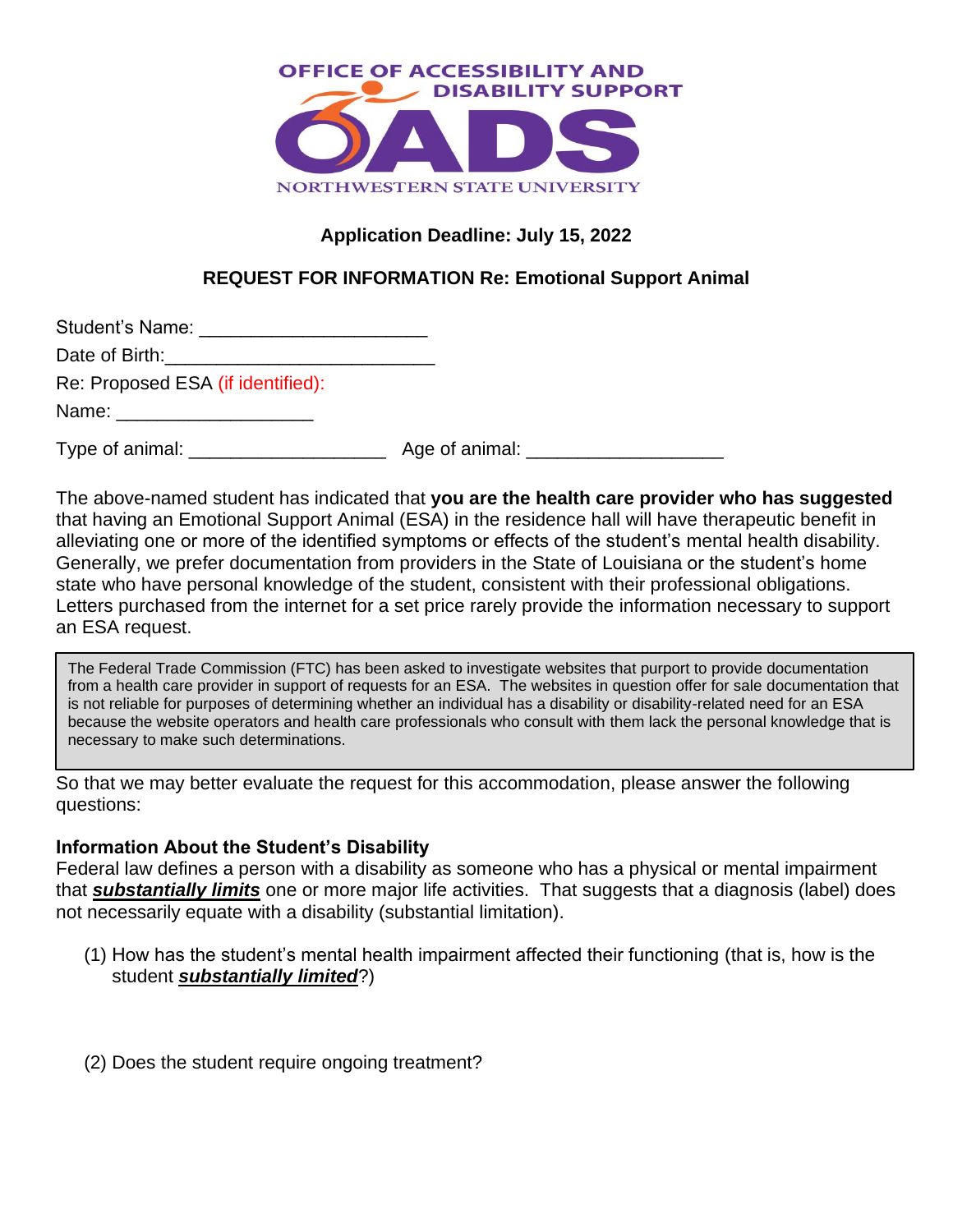- (3) When did you first meet with the student regarding this mental health diagnosis, and in what context (that is, was it a face-to-face meeting or a virtual interaction)?
- (4) When did you last interact with the student regarding this mental health diagnosis?
- (5) How many sessions have you had with this patient regarding this mental health diagnosis?
- (6) How many sessions total have been devoted to discussing/evaluating the need for an ESA?
- (7) What other therapeutic methods have been utilized for treatment purposes prior to the recommendation of the ESA?

### **Information About the Proposed ESA**

(Please note that there are some restrictions on the kind of animal that can be approved for the residence hall; it is possible the student may be approved for an ESA, based on the information you provide here, but may not be allowed to bring the specific animal named.)

- (8) Is the animal named here one that you specifically prescribed as part of treatment for the student, or is it a pet that you believe will have a beneficial effect for the student while in residence on campus?
- (9) What specific symptoms will be reduced by having an ESA, and how will those symptoms be mitigated by the presence of the ESA?
- (10) Is there evidence that an ESA has helped this student in the past or currently?

#### **Importance of ESA to Student's Well-Being**

- (11) In your opinion, how important is it for the student's well-being that an ESA be in residence on campus? What consequences, in terms of disability symptomology, may result if the accommodation is not approved?
- (12) This student was provided with a copy of the rules and restrictions surrounding the presence of an animal in residence in the University housing. Has the student shared those restrictions with you? Yes/No